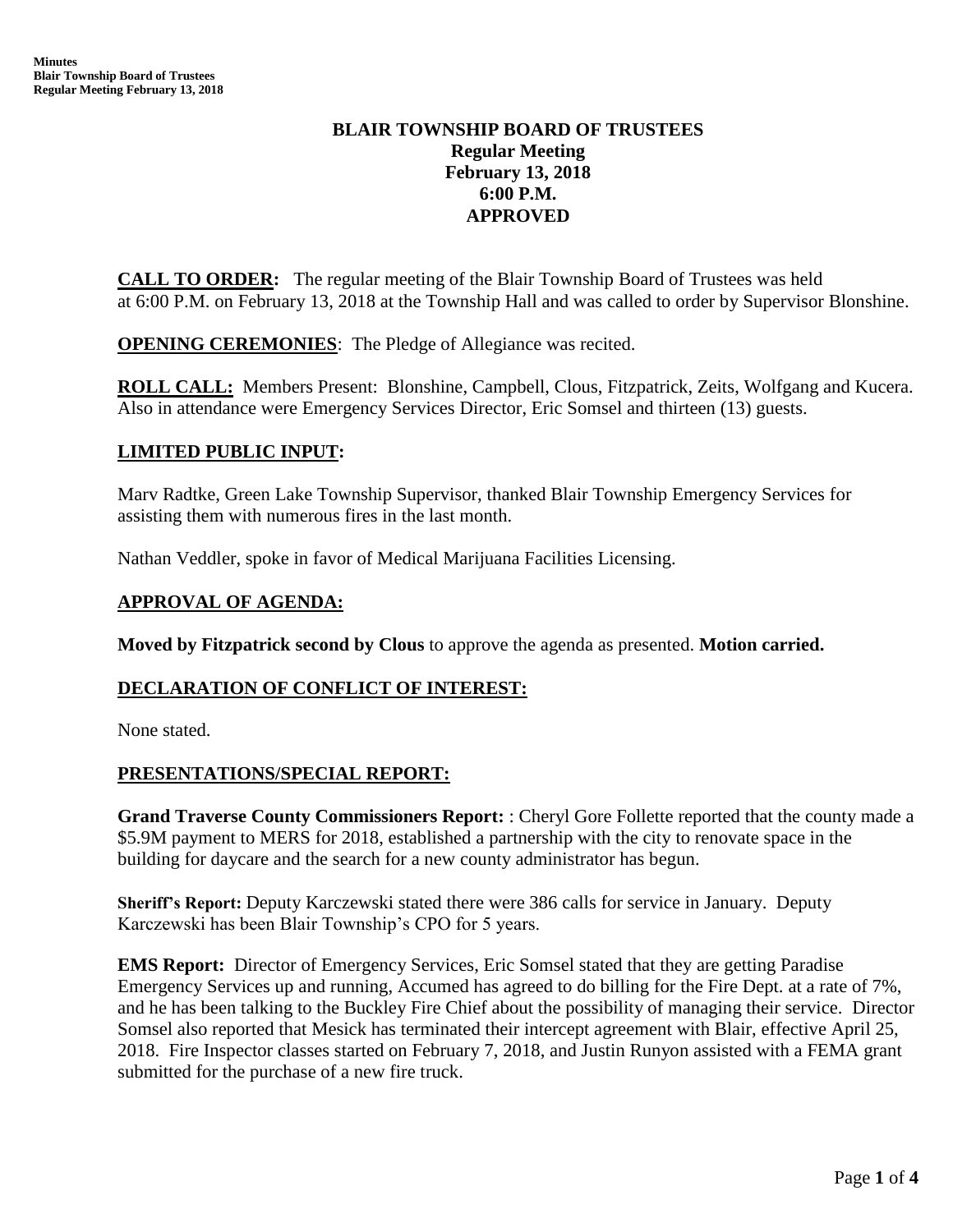**Grand Traverse County Road Commission:** Andy Marek stated that there is a meeting Wednesday February 14, 2018 with the consultant for the East/West corridor and the county bid on repair of E**.** Duck Lake Rd. and Fall Rd.

**Wade-Trim Report:** Brian Sousa reported that they are moving forward with the design on the iron removal facility.

## **ANNOUNCEMENTS/CORRESPONDENCE**

 Supervisor Blonshine informed the board members and guests that Bob's Furnace Service inspected the furnace system and they removed insulation that was in places that it shouldn't be, installed insulation, adjusted the flow of heat and replaced the filters, which has decreased the DTE bill for the Fire Station by \$266.00.

 She also spoke about a grant thru ITC for a holding tank at the splash pad to recycle water to be used for irrigation purposes.

## **CONSENT CALENDAR**

| <b>FUND</b>            | <b>CHECK NUMBERS</b>                                                           | <b>TOTALS</b>   | <b>REPORTS</b>                    |
|------------------------|--------------------------------------------------------------------------------|-----------------|-----------------------------------|
| Pooled Operating       | #1293-1387                                                                     | \$113,495.36    | <b>Assessing Report</b>           |
|                        |                                                                                |                 |                                   |
| Trust & Agency Fund    | #1956                                                                          | \$<br>78.00     | <b>EMS</b> Report                 |
| Tax Account            | #6158-6184                                                                     | 642,044.23      | Fire Dept. Report                 |
| Payroll                | #1031-1057                                                                     | \$<br>40,688.49 | Water Dept. Report                |
| <b>Direct Deposits</b> |                                                                                | \$<br>97,714.22 | Zoning Report                     |
|                        |                                                                                |                 | <b>Minutes Regular Meeting</b>    |
|                        |                                                                                |                 | January 9, 2018                   |
|                        |                                                                                |                 | <b>Quarterly Meeting, January</b> |
|                        |                                                                                |                 | 16, 2018                          |
|                        | Moved by Clous second by Wolfgang to approve the Consent Calendar as presented |                 |                                   |

 **Moved by Clous second by Wolfgang** to approve the Consent Calendar as presented.  **Motion carried.**

## **UNFINISHED BUSINESS**:

## **McGee's 31 Water Benefits**

The Township Attorney has not provided John McGee with a written proposal as promised. This will be an agenda item next month.

## **Water Tower Rental Agreement**

Township Attorney is still negotiating the agreement.

## **Welcome Packet Committee**

Committee has not met yet.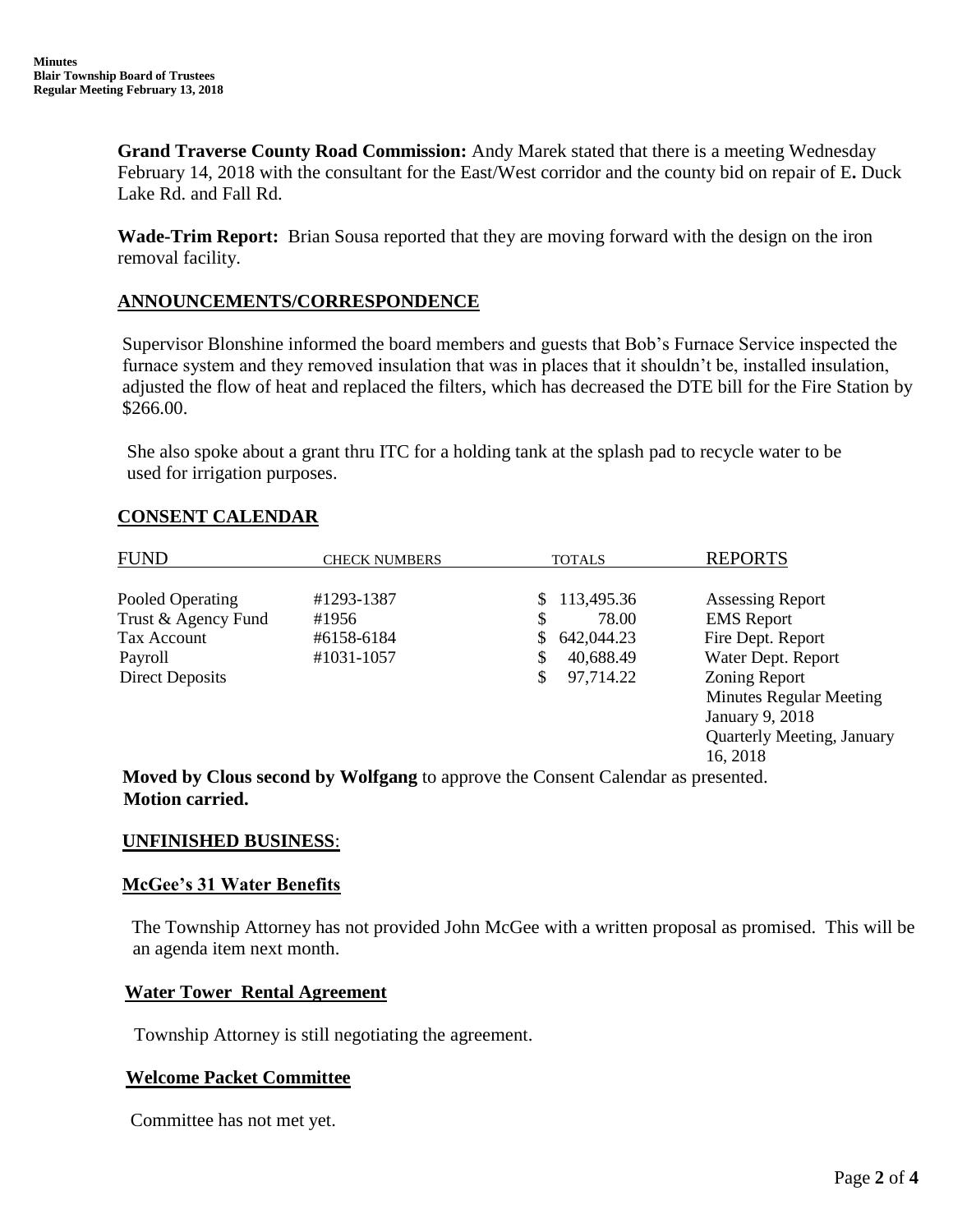### **NEW BUSINESS:**

### **a. Public Hearing SU/SPR #18-01-01 Kevliz LLC**

Public Hearing opened @ 7:04pm

There was no public comment.

Public Hearing closed @ 7:07 pm

**Moved by Wolfgang second by Fitzpatrick** to approve SU/SPR #18-01-01 based on the recommendation of Blair Township Planning Commission as it meets the standards for approval in Section 22.04 items a-g of Blair Township Zoning Ordinance and it will improve the appearance of an existing vacant building. **Yes:** Fitzpatrick, Clous, Kucera, Wolfgang, Campbell, Blonshine and Zeits. **No:** None. **Motion carried.**

### **b. Acceptance of 2016/2017 Audit**

### *Treasurer Campbell stated that she refuses to sign off on the audit.*

 **Moved by Wolfgang second by Kucera** to have Clerk, Treasurer and Supervisor sign off on 2016/2017 audit by Tobin and Co. **Yes:** Wolfgang, Clous, Kucera, Fitzpatrick, Zeits and Blonshine. **No:** Campbell. **Motion carried.**

## **c. Woodbury Estates-Road Paving**

**Moved by Wolfgang second by Kucera** to issue land use permits to build single family homes to Woodbury Estates Developer prior to final paving of the private roads pursuant to Article 16.17.1h of the Blair Township Zoning Ordinance with the developer providing a performance guarantee to cover the cost of road construction as determined by the Township Engineer. **Yes:** Kucera, Fitzpatrick, Clous, Wolfgang, Campbell, Zeits and Blonshine. **No:** None. **Motion carried.**

 Recessed @ 7:28 pm Reconvened @ 7:34 pm

#### **d. Audit Services Recommendation**

Wolfgang expressed gratitude to Tobin  $& Co.$  for all they have taught her, however the committee felt it was best practice to engage a different aditing firm at this time.

**Moved by Fitzpatrick second by Zeits** to accept the auditing services committee's recommendation for Rehmann proposal for three (3) years subject to annual review. **Yes:** Wolfgang, Blonshine, Campbell, Zeits, Fitzpatrick, Kucera and Clous. **No:** None. **Motion carried.**